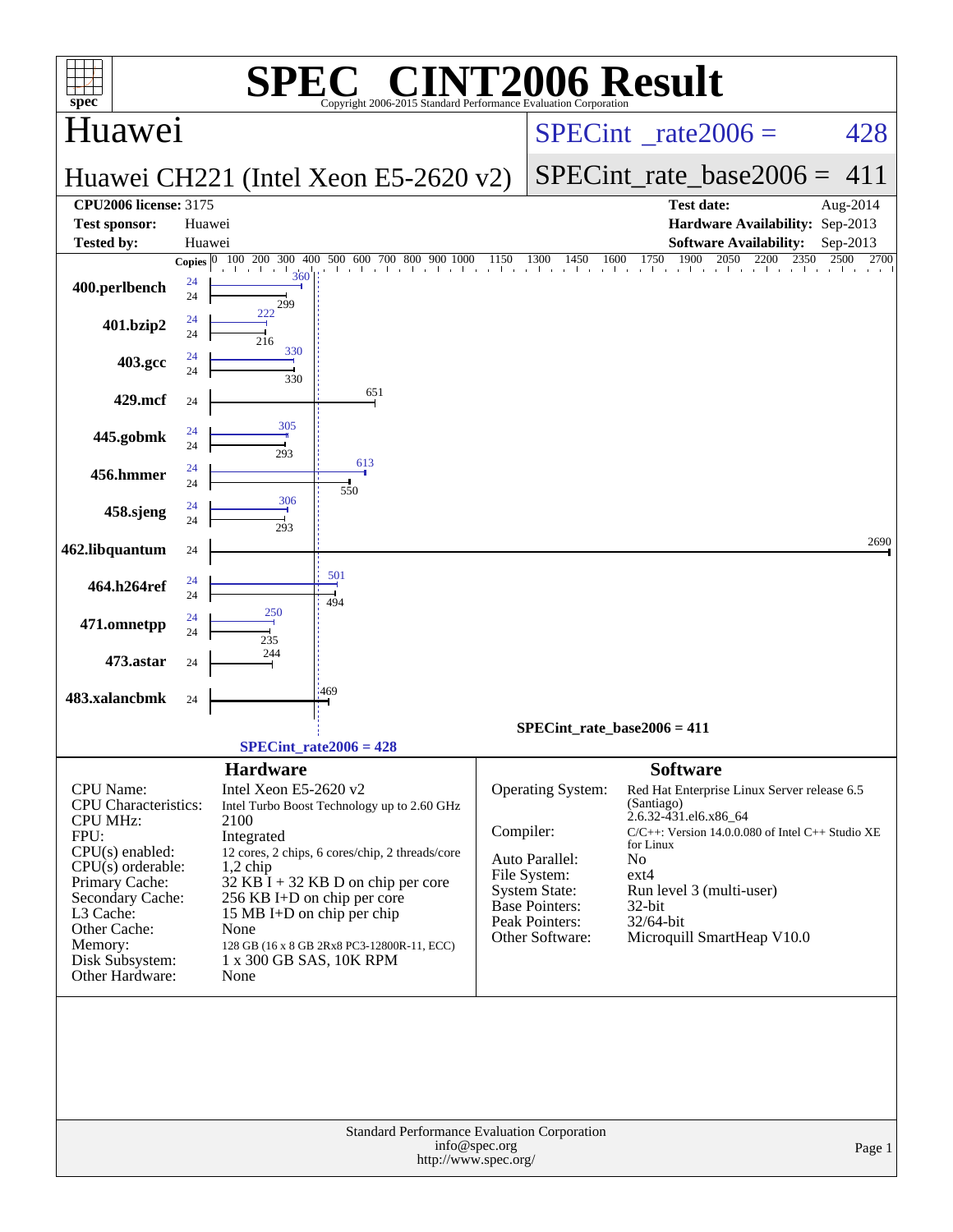

#### Huawei

#### SPECint rate $2006 = 428$

#### Huawei CH221 (Intel Xeon E5-2620 v2)

[SPECint\\_rate\\_base2006 =](http://www.spec.org/auto/cpu2006/Docs/result-fields.html#SPECintratebase2006)  $411$ 

#### **[CPU2006 license:](http://www.spec.org/auto/cpu2006/Docs/result-fields.html#CPU2006license)** 3175 **[Test date:](http://www.spec.org/auto/cpu2006/Docs/result-fields.html#Testdate)** Aug-2014

**[Test sponsor:](http://www.spec.org/auto/cpu2006/Docs/result-fields.html#Testsponsor)** Huawei **[Hardware Availability:](http://www.spec.org/auto/cpu2006/Docs/result-fields.html#HardwareAvailability)** Sep-2013 **[Tested by:](http://www.spec.org/auto/cpu2006/Docs/result-fields.html#Testedby)** Huawei **[Software Availability:](http://www.spec.org/auto/cpu2006/Docs/result-fields.html#SoftwareAvailability)** Sep-2013

#### **[Results Table](http://www.spec.org/auto/cpu2006/Docs/result-fields.html#ResultsTable)**

|                                                                                                          | <b>Base</b>   |                |       |                |       |                |                  | <b>Peak</b>   |                |              |                |              |                |              |
|----------------------------------------------------------------------------------------------------------|---------------|----------------|-------|----------------|-------|----------------|------------------|---------------|----------------|--------------|----------------|--------------|----------------|--------------|
| <b>Benchmark</b>                                                                                         | <b>Copies</b> | <b>Seconds</b> | Ratio | <b>Seconds</b> | Ratio | <b>Seconds</b> | Ratio            | <b>Copies</b> | <b>Seconds</b> | <b>Ratio</b> | <b>Seconds</b> | <b>Ratio</b> | <b>Seconds</b> | <b>Ratio</b> |
| 400.perlbench                                                                                            | 24            | 783            | 299   | 786            | 298   | 783            | 299 <sub>1</sub> | 24            | 652            | 360          | 648            | 362          | 652            | 359          |
| 401.bzip2                                                                                                | 24            | 1070           | 216   | 1066           | 217   | 1077           | 215              | 24            | 1045           | 222          | 1044           | 222          | 1049           | 221          |
| $403.\mathrm{gcc}$                                                                                       | 24            | 586            | 330   | 583            | 331   | 585            | <b>330</b>       | 24            | 585            | 330          | 585            | 330          | 584            | 331          |
| $429$ .mcf                                                                                               | 24            | 336            | 651   | 336            | 651   | 336            | 651              | 24            | 336            | 651          | 336            | 651          | 336            | 651          |
| $445$ .gobm $k$                                                                                          | 24            | 859            | 293   | 850            | 296   | 858            | 293              | 24            | 824            | 305          | 825            | 305          | 842            | 299          |
| 456.hmmer                                                                                                | 24            | 407            | 550   | 406            | 552   | 409            | 547              | 24            | 364            | 615          | 368            | 609          | 365            | 613          |
| $458$ .sjeng                                                                                             | 24            | 991            | 293   | 990            | 293   | 987            | 294l             | 24            | 948            | 306          | 960            | 302          | 948            | 306          |
| 462.libquantum                                                                                           | 24            | 185            | 2690  | 185            | 2680  | 185            | 2690             | 24            | 185            | 2690         | 185            | 2680         | 185            | 2690         |
| 464.h264ref                                                                                              | 24            | 1077           | 493   | 1074           | 494   | 1073           | 495I             | 24            | 1061           | 501          | 1061           | 501          | 1062           | 500          |
| 471.omnetpp                                                                                              | 24            | 639            | 235   | 639            | 235   | 635            | 236              | 24            | 599            | 250          | 601            | 250          | 599            | 251          |
| $473.$ astar                                                                                             | 24            | 690            | 244   | 692            | 244   | 693            | 243 <sup>I</sup> | 24            | 690            | 244          | 692            | 244          | 693            | 243          |
| 483.xalancbmk                                                                                            | 24            | 355            | 466   | 353            | 469   | 353            | 469              | 24            | 355            | 466          | 353            | 469          | 353            | <u>469</u>   |
| Results appear in the order in which they were run. Bold underlined text indicates a median measurement. |               |                |       |                |       |                |                  |               |                |              |                |              |                |              |

#### **[Submit Notes](http://www.spec.org/auto/cpu2006/Docs/result-fields.html#SubmitNotes)**

 The numactl mechanism was used to bind copies to processors. The config file option 'submit' was used to generate numactl commands to bind each copy to a specific processor. For details, please see the config file.

#### **[Operating System Notes](http://www.spec.org/auto/cpu2006/Docs/result-fields.html#OperatingSystemNotes)**

Stack size set to unlimited using "ulimit -s unlimited"

#### **[Platform Notes](http://www.spec.org/auto/cpu2006/Docs/result-fields.html#PlatformNotes)**

 BIOS configuration: Set Power Efficiency Mode to Custom Baseboard Management Controller used to adjust the fan speed to 100% Sysinfo program /spec/config/sysinfo.rev6818 \$Rev: 6818 \$ \$Date:: 2012-07-17 #\$ e86d102572650a6e4d596a3cee98f191 running on localhost Mon Aug 18 01:48:53 2014 This section contains SUT (System Under Test) info as seen by some common utilities. To remove or add to this section, see: <http://www.spec.org/cpu2006/Docs/config.html#sysinfo>

 From /proc/cpuinfo model name : Intel(R) Xeon(R) CPU E5-2620 v2 @ 2.10GHz 2 "physical id"s (chips) 24 "processors" cores, siblings (Caution: counting these is hw and system dependent. The following excerpts from /proc/cpuinfo might not be reliable. Use with Continued on next page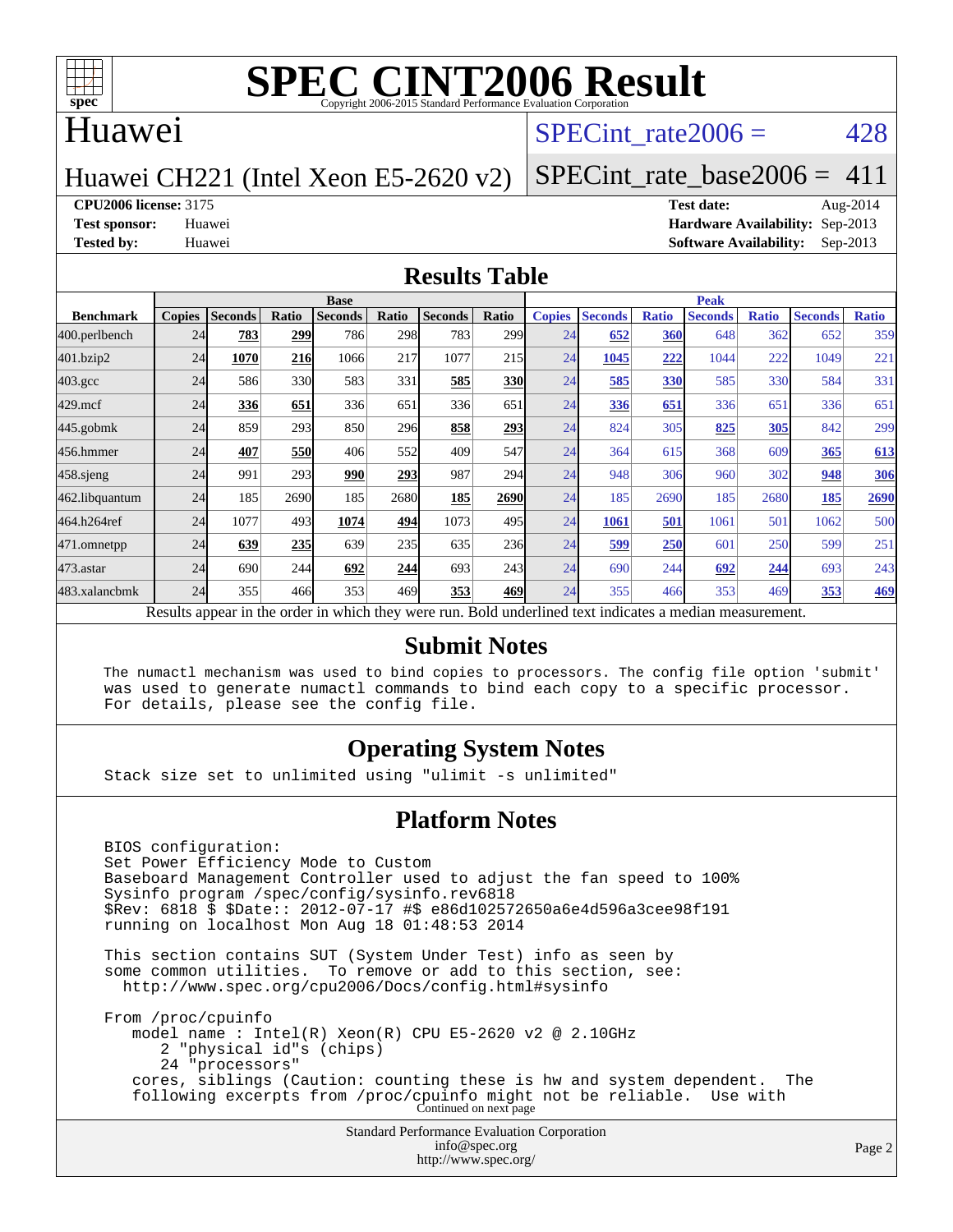

#### Huawei

SPECint rate $2006 = 428$ 

Huawei CH221 (Intel Xeon E5-2620 v2)

[SPECint\\_rate\\_base2006 =](http://www.spec.org/auto/cpu2006/Docs/result-fields.html#SPECintratebase2006)  $411$ 

**[CPU2006 license:](http://www.spec.org/auto/cpu2006/Docs/result-fields.html#CPU2006license)** 3175 **[Test date:](http://www.spec.org/auto/cpu2006/Docs/result-fields.html#Testdate)** Aug-2014 **[Test sponsor:](http://www.spec.org/auto/cpu2006/Docs/result-fields.html#Testsponsor)** Huawei **[Hardware Availability:](http://www.spec.org/auto/cpu2006/Docs/result-fields.html#HardwareAvailability)** Sep-2013 **[Tested by:](http://www.spec.org/auto/cpu2006/Docs/result-fields.html#Testedby)** Huawei **[Software Availability:](http://www.spec.org/auto/cpu2006/Docs/result-fields.html#SoftwareAvailability)** Sep-2013

#### **[Platform Notes \(Continued\)](http://www.spec.org/auto/cpu2006/Docs/result-fields.html#PlatformNotes)**

 caution.) cpu cores : 6 siblings : 12 physical 0: cores 0 1 2 3 4 5 physical 1: cores 0 1 2 3 4 5 cache size : 15360 KB From /proc/meminfo MemTotal: 132103752 kB HugePages\_Total: 0<br>Hugepagesize: 2048 kB Hugepagesize: /usr/bin/lsb\_release -d Red Hat Enterprise Linux Server release 6.5 (Santiago) From /etc/\*release\* /etc/\*version\* redhat-release: Red Hat Enterprise Linux Server release 6.5 (Santiago) system-release: Red Hat Enterprise Linux Server release 6.5 (Santiago) system-release-cpe: cpe:/o:redhat:enterprise\_linux:6server:ga:server uname -a: Linux localhost 2.6.32-431.el6.x86\_64 #1 SMP Sun Nov 10 22:19:54 EST 2013 x86\_64 x86\_64 x86\_64 GNU/Linux run-level 3 Aug 13 19:36 SPEC is set to: /spec Filesystem Type Size Used Avail Use% Mounted on<br>
/dev/sda1 ext4 193G 62G 121G 34% / 62G 121G 34% / Additional information from dmidecode: BIOS Insyde Corp. RMIBV629 05/12/2014 Memory: 16x Micron 18JSF1G72PDZ-1G6E 8 GB 1600 MHz 2 rank 8x NO DIMM NO DIMM (End of data from sysinfo program) **[General Notes](http://www.spec.org/auto/cpu2006/Docs/result-fields.html#GeneralNotes)**

Environment variables set by runspec before the start of the run: LD\_LIBRARY\_PATH = "/spec/libs/32:/spec/libs/64:/spec/sh"

 Binaries compiled on a system with 1x Core i7-860 CPU + 8GB memory using RedHat EL 6.4 Transparent Huge Pages enabled with: echo always > /sys/kernel/mm/redhat\_transparent\_hugepage/enabled Filesystem page cache cleared with: echo 1> /proc/sys/vm/drop\_caches runspec command invoked through numactl i.e.: numactl --interleave=all runspec <etc>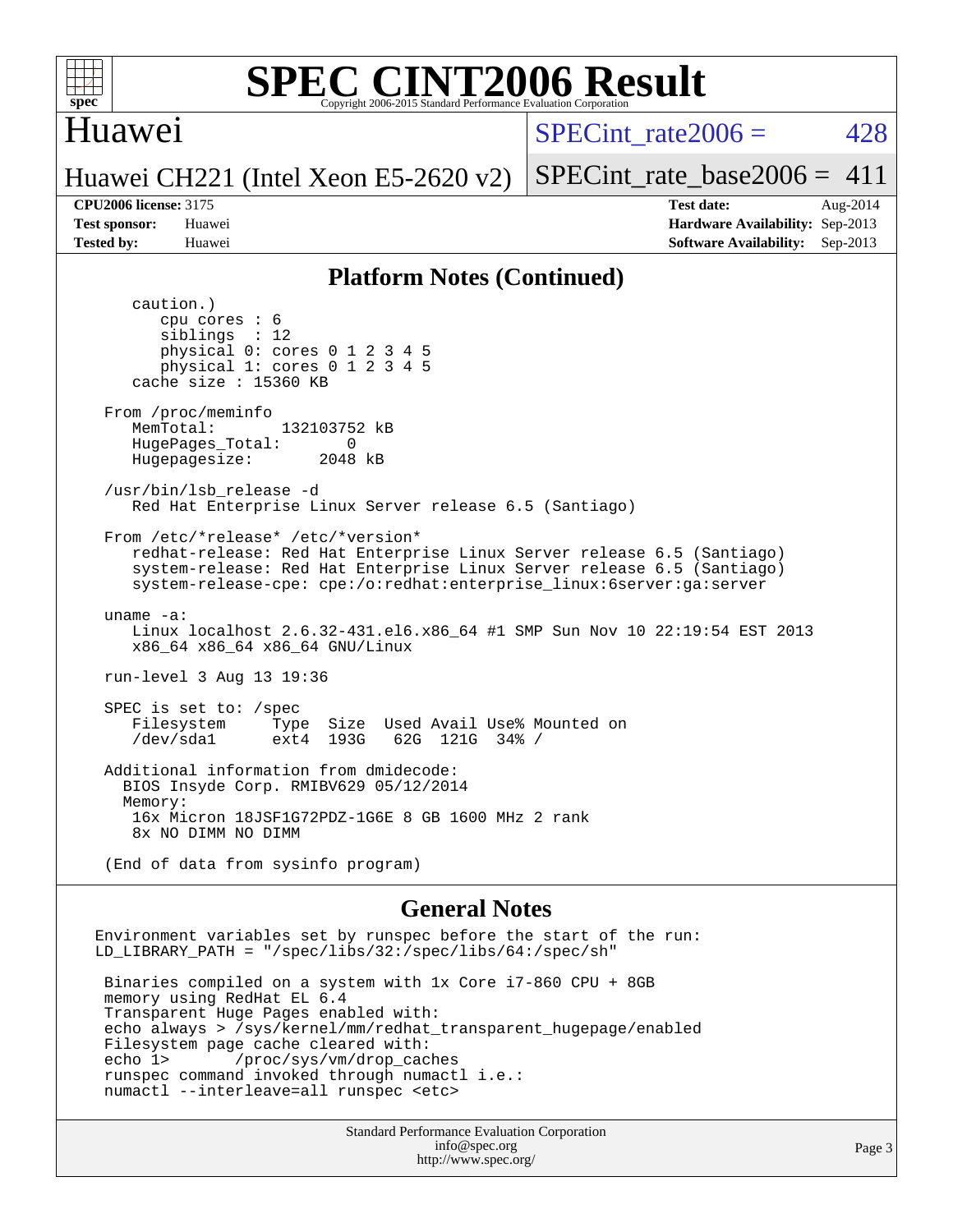

### Huawei

 $SPECTnt_rate2006 = 428$ 

Huawei CH221 (Intel Xeon E5-2620 v2)

#### **[CPU2006 license:](http://www.spec.org/auto/cpu2006/Docs/result-fields.html#CPU2006license)** 3175 **[Test date:](http://www.spec.org/auto/cpu2006/Docs/result-fields.html#Testdate)** Aug-2014

[SPECint\\_rate\\_base2006 =](http://www.spec.org/auto/cpu2006/Docs/result-fields.html#SPECintratebase2006)  $411$ 

**[Test sponsor:](http://www.spec.org/auto/cpu2006/Docs/result-fields.html#Testsponsor)** Huawei **[Hardware Availability:](http://www.spec.org/auto/cpu2006/Docs/result-fields.html#HardwareAvailability)** Sep-2013 **[Tested by:](http://www.spec.org/auto/cpu2006/Docs/result-fields.html#Testedby)** Huawei **[Software Availability:](http://www.spec.org/auto/cpu2006/Docs/result-fields.html#SoftwareAvailability)** Sep-2013

### **[Base Compiler Invocation](http://www.spec.org/auto/cpu2006/Docs/result-fields.html#BaseCompilerInvocation)**

[C benchmarks](http://www.spec.org/auto/cpu2006/Docs/result-fields.html#Cbenchmarks):  $\text{icc}$   $-\text{m32}$ 

[C++ benchmarks:](http://www.spec.org/auto/cpu2006/Docs/result-fields.html#CXXbenchmarks) [icpc -m32](http://www.spec.org/cpu2006/results/res2014q3/cpu2006-20140829-31096.flags.html#user_CXXbase_intel_icpc_4e5a5ef1a53fd332b3c49e69c3330699)

### **[Base Portability Flags](http://www.spec.org/auto/cpu2006/Docs/result-fields.html#BasePortabilityFlags)**

 400.perlbench: [-DSPEC\\_CPU\\_LINUX\\_IA32](http://www.spec.org/cpu2006/results/res2014q3/cpu2006-20140829-31096.flags.html#b400.perlbench_baseCPORTABILITY_DSPEC_CPU_LINUX_IA32) 462.libquantum: [-DSPEC\\_CPU\\_LINUX](http://www.spec.org/cpu2006/results/res2014q3/cpu2006-20140829-31096.flags.html#b462.libquantum_baseCPORTABILITY_DSPEC_CPU_LINUX) 483.xalancbmk: [-DSPEC\\_CPU\\_LINUX](http://www.spec.org/cpu2006/results/res2014q3/cpu2006-20140829-31096.flags.html#b483.xalancbmk_baseCXXPORTABILITY_DSPEC_CPU_LINUX)

### **[Base Optimization Flags](http://www.spec.org/auto/cpu2006/Docs/result-fields.html#BaseOptimizationFlags)**

[C benchmarks](http://www.spec.org/auto/cpu2006/Docs/result-fields.html#Cbenchmarks):

[-xSSE4.2](http://www.spec.org/cpu2006/results/res2014q3/cpu2006-20140829-31096.flags.html#user_CCbase_f-xSSE42_f91528193cf0b216347adb8b939d4107) [-ipo](http://www.spec.org/cpu2006/results/res2014q3/cpu2006-20140829-31096.flags.html#user_CCbase_f-ipo) [-O3](http://www.spec.org/cpu2006/results/res2014q3/cpu2006-20140829-31096.flags.html#user_CCbase_f-O3) [-no-prec-div](http://www.spec.org/cpu2006/results/res2014q3/cpu2006-20140829-31096.flags.html#user_CCbase_f-no-prec-div) [-opt-prefetch](http://www.spec.org/cpu2006/results/res2014q3/cpu2006-20140829-31096.flags.html#user_CCbase_f-opt-prefetch) [-opt-mem-layout-trans=3](http://www.spec.org/cpu2006/results/res2014q3/cpu2006-20140829-31096.flags.html#user_CCbase_f-opt-mem-layout-trans_a7b82ad4bd7abf52556d4961a2ae94d5)

[C++ benchmarks:](http://www.spec.org/auto/cpu2006/Docs/result-fields.html#CXXbenchmarks)

[-xSSE4.2](http://www.spec.org/cpu2006/results/res2014q3/cpu2006-20140829-31096.flags.html#user_CXXbase_f-xSSE42_f91528193cf0b216347adb8b939d4107) [-ipo](http://www.spec.org/cpu2006/results/res2014q3/cpu2006-20140829-31096.flags.html#user_CXXbase_f-ipo) [-O3](http://www.spec.org/cpu2006/results/res2014q3/cpu2006-20140829-31096.flags.html#user_CXXbase_f-O3) [-no-prec-div](http://www.spec.org/cpu2006/results/res2014q3/cpu2006-20140829-31096.flags.html#user_CXXbase_f-no-prec-div) [-opt-prefetch](http://www.spec.org/cpu2006/results/res2014q3/cpu2006-20140829-31096.flags.html#user_CXXbase_f-opt-prefetch) [-opt-mem-layout-trans=3](http://www.spec.org/cpu2006/results/res2014q3/cpu2006-20140829-31096.flags.html#user_CXXbase_f-opt-mem-layout-trans_a7b82ad4bd7abf52556d4961a2ae94d5) [-Wl,-z,muldefs](http://www.spec.org/cpu2006/results/res2014q3/cpu2006-20140829-31096.flags.html#user_CXXbase_link_force_multiple1_74079c344b956b9658436fd1b6dd3a8a) [-L/sh -lsmartheap](http://www.spec.org/cpu2006/results/res2014q3/cpu2006-20140829-31096.flags.html#user_CXXbase_SmartHeap_32f6c82aa1ed9c52345d30cf6e4a0499)

### **[Base Other Flags](http://www.spec.org/auto/cpu2006/Docs/result-fields.html#BaseOtherFlags)**

[C benchmarks](http://www.spec.org/auto/cpu2006/Docs/result-fields.html#Cbenchmarks):

403.gcc: [-Dalloca=\\_alloca](http://www.spec.org/cpu2006/results/res2014q3/cpu2006-20140829-31096.flags.html#b403.gcc_baseEXTRA_CFLAGS_Dalloca_be3056838c12de2578596ca5467af7f3)

## **[Peak Compiler Invocation](http://www.spec.org/auto/cpu2006/Docs/result-fields.html#PeakCompilerInvocation)**

[C benchmarks \(except as noted below\)](http://www.spec.org/auto/cpu2006/Docs/result-fields.html#Cbenchmarksexceptasnotedbelow): [icc -m32](http://www.spec.org/cpu2006/results/res2014q3/cpu2006-20140829-31096.flags.html#user_CCpeak_intel_icc_5ff4a39e364c98233615fdd38438c6f2) 400.perlbench: [icc -m64](http://www.spec.org/cpu2006/results/res2014q3/cpu2006-20140829-31096.flags.html#user_peakCCLD400_perlbench_intel_icc_64bit_bda6cc9af1fdbb0edc3795bac97ada53) 401.bzip2: [icc -m64](http://www.spec.org/cpu2006/results/res2014q3/cpu2006-20140829-31096.flags.html#user_peakCCLD401_bzip2_intel_icc_64bit_bda6cc9af1fdbb0edc3795bac97ada53)

456.hmmer: [icc -m64](http://www.spec.org/cpu2006/results/res2014q3/cpu2006-20140829-31096.flags.html#user_peakCCLD456_hmmer_intel_icc_64bit_bda6cc9af1fdbb0edc3795bac97ada53)

458.sjeng: [icc -m64](http://www.spec.org/cpu2006/results/res2014q3/cpu2006-20140829-31096.flags.html#user_peakCCLD458_sjeng_intel_icc_64bit_bda6cc9af1fdbb0edc3795bac97ada53)

```
C++ benchmarks: 
    icpc -m32
```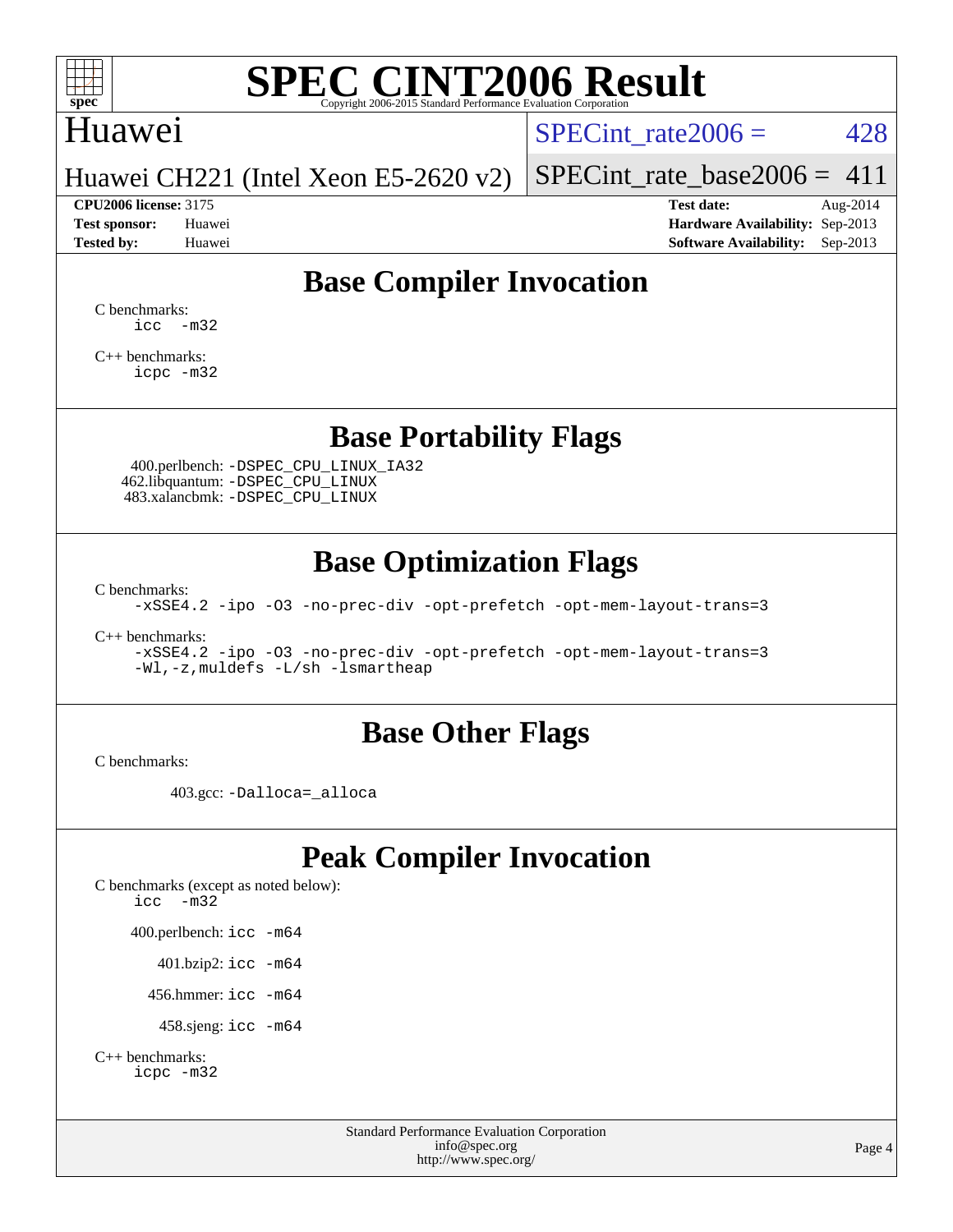

### Huawei

SPECint rate $2006 = 428$ 

Huawei CH221 (Intel Xeon E5-2620 v2)

[SPECint\\_rate\\_base2006 =](http://www.spec.org/auto/cpu2006/Docs/result-fields.html#SPECintratebase2006)  $411$ 

**[CPU2006 license:](http://www.spec.org/auto/cpu2006/Docs/result-fields.html#CPU2006license)** 3175 **[Test date:](http://www.spec.org/auto/cpu2006/Docs/result-fields.html#Testdate)** Aug-2014 **[Test sponsor:](http://www.spec.org/auto/cpu2006/Docs/result-fields.html#Testsponsor)** Huawei **[Hardware Availability:](http://www.spec.org/auto/cpu2006/Docs/result-fields.html#HardwareAvailability)** Sep-2013 **[Tested by:](http://www.spec.org/auto/cpu2006/Docs/result-fields.html#Testedby)** Huawei **[Software Availability:](http://www.spec.org/auto/cpu2006/Docs/result-fields.html#SoftwareAvailability)** Sep-2013

### **[Peak Portability Flags](http://www.spec.org/auto/cpu2006/Docs/result-fields.html#PeakPortabilityFlags)**

 400.perlbench: [-DSPEC\\_CPU\\_LP64](http://www.spec.org/cpu2006/results/res2014q3/cpu2006-20140829-31096.flags.html#b400.perlbench_peakCPORTABILITY_DSPEC_CPU_LP64) [-DSPEC\\_CPU\\_LINUX\\_X64](http://www.spec.org/cpu2006/results/res2014q3/cpu2006-20140829-31096.flags.html#b400.perlbench_peakCPORTABILITY_DSPEC_CPU_LINUX_X64) 401.bzip2: [-DSPEC\\_CPU\\_LP64](http://www.spec.org/cpu2006/results/res2014q3/cpu2006-20140829-31096.flags.html#suite_peakCPORTABILITY401_bzip2_DSPEC_CPU_LP64) 456.hmmer: [-DSPEC\\_CPU\\_LP64](http://www.spec.org/cpu2006/results/res2014q3/cpu2006-20140829-31096.flags.html#suite_peakCPORTABILITY456_hmmer_DSPEC_CPU_LP64) 458.sjeng: [-DSPEC\\_CPU\\_LP64](http://www.spec.org/cpu2006/results/res2014q3/cpu2006-20140829-31096.flags.html#suite_peakCPORTABILITY458_sjeng_DSPEC_CPU_LP64) 462.libquantum: [-DSPEC\\_CPU\\_LINUX](http://www.spec.org/cpu2006/results/res2014q3/cpu2006-20140829-31096.flags.html#b462.libquantum_peakCPORTABILITY_DSPEC_CPU_LINUX) 483.xalancbmk: [-DSPEC\\_CPU\\_LINUX](http://www.spec.org/cpu2006/results/res2014q3/cpu2006-20140829-31096.flags.html#b483.xalancbmk_peakCXXPORTABILITY_DSPEC_CPU_LINUX)

# **[Peak Optimization Flags](http://www.spec.org/auto/cpu2006/Docs/result-fields.html#PeakOptimizationFlags)**

[C benchmarks](http://www.spec.org/auto/cpu2006/Docs/result-fields.html#Cbenchmarks):

 400.perlbench: [-xSSE4.2](http://www.spec.org/cpu2006/results/res2014q3/cpu2006-20140829-31096.flags.html#user_peakPASS2_CFLAGSPASS2_LDCFLAGS400_perlbench_f-xSSE42_f91528193cf0b216347adb8b939d4107)(pass 2) [-prof-gen](http://www.spec.org/cpu2006/results/res2014q3/cpu2006-20140829-31096.flags.html#user_peakPASS1_CFLAGSPASS1_LDCFLAGS400_perlbench_prof_gen_e43856698f6ca7b7e442dfd80e94a8fc)(pass 1) [-ipo](http://www.spec.org/cpu2006/results/res2014q3/cpu2006-20140829-31096.flags.html#user_peakPASS2_CFLAGSPASS2_LDCFLAGS400_perlbench_f-ipo)(pass 2) [-O3](http://www.spec.org/cpu2006/results/res2014q3/cpu2006-20140829-31096.flags.html#user_peakPASS2_CFLAGSPASS2_LDCFLAGS400_perlbench_f-O3)(pass 2) [-no-prec-div](http://www.spec.org/cpu2006/results/res2014q3/cpu2006-20140829-31096.flags.html#user_peakPASS2_CFLAGSPASS2_LDCFLAGS400_perlbench_f-no-prec-div)(pass 2) [-prof-use](http://www.spec.org/cpu2006/results/res2014q3/cpu2006-20140829-31096.flags.html#user_peakPASS2_CFLAGSPASS2_LDCFLAGS400_perlbench_prof_use_bccf7792157ff70d64e32fe3e1250b55)(pass 2) [-auto-ilp32](http://www.spec.org/cpu2006/results/res2014q3/cpu2006-20140829-31096.flags.html#user_peakCOPTIMIZE400_perlbench_f-auto-ilp32)  $401.bzip2: -xSSE4.2(pass 2) -prof-qen(pass 1) -ipo(pass 2)$  $401.bzip2: -xSSE4.2(pass 2) -prof-qen(pass 1) -ipo(pass 2)$  $401.bzip2: -xSSE4.2(pass 2) -prof-qen(pass 1) -ipo(pass 2)$  $401.bzip2: -xSSE4.2(pass 2) -prof-qen(pass 1) -ipo(pass 2)$  $401.bzip2: -xSSE4.2(pass 2) -prof-qen(pass 1) -ipo(pass 2)$ [-O3](http://www.spec.org/cpu2006/results/res2014q3/cpu2006-20140829-31096.flags.html#user_peakPASS2_CFLAGSPASS2_LDCFLAGS401_bzip2_f-O3)(pass 2) [-no-prec-div](http://www.spec.org/cpu2006/results/res2014q3/cpu2006-20140829-31096.flags.html#user_peakPASS2_CFLAGSPASS2_LDCFLAGS401_bzip2_f-no-prec-div)(pass 2) [-prof-use](http://www.spec.org/cpu2006/results/res2014q3/cpu2006-20140829-31096.flags.html#user_peakPASS2_CFLAGSPASS2_LDCFLAGS401_bzip2_prof_use_bccf7792157ff70d64e32fe3e1250b55)(pass 2) [-opt-prefetch](http://www.spec.org/cpu2006/results/res2014q3/cpu2006-20140829-31096.flags.html#user_peakCOPTIMIZE401_bzip2_f-opt-prefetch) [-auto-ilp32](http://www.spec.org/cpu2006/results/res2014q3/cpu2006-20140829-31096.flags.html#user_peakCOPTIMIZE401_bzip2_f-auto-ilp32) [-ansi-alias](http://www.spec.org/cpu2006/results/res2014q3/cpu2006-20140829-31096.flags.html#user_peakCOPTIMIZE401_bzip2_f-ansi-alias) 403.gcc: [-xSSE4.2](http://www.spec.org/cpu2006/results/res2014q3/cpu2006-20140829-31096.flags.html#user_peakCOPTIMIZE403_gcc_f-xSSE42_f91528193cf0b216347adb8b939d4107) [-ipo](http://www.spec.org/cpu2006/results/res2014q3/cpu2006-20140829-31096.flags.html#user_peakCOPTIMIZE403_gcc_f-ipo) [-O3](http://www.spec.org/cpu2006/results/res2014q3/cpu2006-20140829-31096.flags.html#user_peakCOPTIMIZE403_gcc_f-O3) [-no-prec-div](http://www.spec.org/cpu2006/results/res2014q3/cpu2006-20140829-31096.flags.html#user_peakCOPTIMIZE403_gcc_f-no-prec-div) 429.mcf: basepeak = yes 445.gobmk: [-xSSE4.2](http://www.spec.org/cpu2006/results/res2014q3/cpu2006-20140829-31096.flags.html#user_peakPASS2_CFLAGSPASS2_LDCFLAGS445_gobmk_f-xSSE42_f91528193cf0b216347adb8b939d4107)(pass 2) [-prof-gen](http://www.spec.org/cpu2006/results/res2014q3/cpu2006-20140829-31096.flags.html#user_peakPASS1_CFLAGSPASS1_LDCFLAGS445_gobmk_prof_gen_e43856698f6ca7b7e442dfd80e94a8fc)(pass 1) [-prof-use](http://www.spec.org/cpu2006/results/res2014q3/cpu2006-20140829-31096.flags.html#user_peakPASS2_CFLAGSPASS2_LDCFLAGS445_gobmk_prof_use_bccf7792157ff70d64e32fe3e1250b55)(pass 2) [-ansi-alias](http://www.spec.org/cpu2006/results/res2014q3/cpu2006-20140829-31096.flags.html#user_peakCOPTIMIZE445_gobmk_f-ansi-alias) [-opt-mem-layout-trans=3](http://www.spec.org/cpu2006/results/res2014q3/cpu2006-20140829-31096.flags.html#user_peakCOPTIMIZE445_gobmk_f-opt-mem-layout-trans_a7b82ad4bd7abf52556d4961a2ae94d5) 456.hmmer: [-xSSE4.2](http://www.spec.org/cpu2006/results/res2014q3/cpu2006-20140829-31096.flags.html#user_peakCOPTIMIZE456_hmmer_f-xSSE42_f91528193cf0b216347adb8b939d4107) [-ipo](http://www.spec.org/cpu2006/results/res2014q3/cpu2006-20140829-31096.flags.html#user_peakCOPTIMIZE456_hmmer_f-ipo) [-O3](http://www.spec.org/cpu2006/results/res2014q3/cpu2006-20140829-31096.flags.html#user_peakCOPTIMIZE456_hmmer_f-O3) [-no-prec-div](http://www.spec.org/cpu2006/results/res2014q3/cpu2006-20140829-31096.flags.html#user_peakCOPTIMIZE456_hmmer_f-no-prec-div) [-unroll2](http://www.spec.org/cpu2006/results/res2014q3/cpu2006-20140829-31096.flags.html#user_peakCOPTIMIZE456_hmmer_f-unroll_784dae83bebfb236979b41d2422d7ec2) [-auto-ilp32](http://www.spec.org/cpu2006/results/res2014q3/cpu2006-20140829-31096.flags.html#user_peakCOPTIMIZE456_hmmer_f-auto-ilp32) 458.sjeng: [-xSSE4.2](http://www.spec.org/cpu2006/results/res2014q3/cpu2006-20140829-31096.flags.html#user_peakPASS2_CFLAGSPASS2_LDCFLAGS458_sjeng_f-xSSE42_f91528193cf0b216347adb8b939d4107)(pass 2) [-prof-gen](http://www.spec.org/cpu2006/results/res2014q3/cpu2006-20140829-31096.flags.html#user_peakPASS1_CFLAGSPASS1_LDCFLAGS458_sjeng_prof_gen_e43856698f6ca7b7e442dfd80e94a8fc)(pass 1) [-ipo](http://www.spec.org/cpu2006/results/res2014q3/cpu2006-20140829-31096.flags.html#user_peakPASS2_CFLAGSPASS2_LDCFLAGS458_sjeng_f-ipo)(pass 2) [-O3](http://www.spec.org/cpu2006/results/res2014q3/cpu2006-20140829-31096.flags.html#user_peakPASS2_CFLAGSPASS2_LDCFLAGS458_sjeng_f-O3)(pass 2) [-no-prec-div](http://www.spec.org/cpu2006/results/res2014q3/cpu2006-20140829-31096.flags.html#user_peakPASS2_CFLAGSPASS2_LDCFLAGS458_sjeng_f-no-prec-div)(pass 2) [-prof-use](http://www.spec.org/cpu2006/results/res2014q3/cpu2006-20140829-31096.flags.html#user_peakPASS2_CFLAGSPASS2_LDCFLAGS458_sjeng_prof_use_bccf7792157ff70d64e32fe3e1250b55)(pass 2) [-unroll4](http://www.spec.org/cpu2006/results/res2014q3/cpu2006-20140829-31096.flags.html#user_peakCOPTIMIZE458_sjeng_f-unroll_4e5e4ed65b7fd20bdcd365bec371b81f) [-auto-ilp32](http://www.spec.org/cpu2006/results/res2014q3/cpu2006-20140829-31096.flags.html#user_peakCOPTIMIZE458_sjeng_f-auto-ilp32)  $462$ .libquantum: basepeak = yes 464.h264ref: [-xSSE4.2](http://www.spec.org/cpu2006/results/res2014q3/cpu2006-20140829-31096.flags.html#user_peakPASS2_CFLAGSPASS2_LDCFLAGS464_h264ref_f-xSSE42_f91528193cf0b216347adb8b939d4107)(pass 2) [-prof-gen](http://www.spec.org/cpu2006/results/res2014q3/cpu2006-20140829-31096.flags.html#user_peakPASS1_CFLAGSPASS1_LDCFLAGS464_h264ref_prof_gen_e43856698f6ca7b7e442dfd80e94a8fc)(pass 1) [-ipo](http://www.spec.org/cpu2006/results/res2014q3/cpu2006-20140829-31096.flags.html#user_peakPASS2_CFLAGSPASS2_LDCFLAGS464_h264ref_f-ipo)(pass 2) [-O3](http://www.spec.org/cpu2006/results/res2014q3/cpu2006-20140829-31096.flags.html#user_peakPASS2_CFLAGSPASS2_LDCFLAGS464_h264ref_f-O3)(pass 2) [-no-prec-div](http://www.spec.org/cpu2006/results/res2014q3/cpu2006-20140829-31096.flags.html#user_peakPASS2_CFLAGSPASS2_LDCFLAGS464_h264ref_f-no-prec-div)(pass 2) [-prof-use](http://www.spec.org/cpu2006/results/res2014q3/cpu2006-20140829-31096.flags.html#user_peakPASS2_CFLAGSPASS2_LDCFLAGS464_h264ref_prof_use_bccf7792157ff70d64e32fe3e1250b55)(pass 2) [-unroll2](http://www.spec.org/cpu2006/results/res2014q3/cpu2006-20140829-31096.flags.html#user_peakCOPTIMIZE464_h264ref_f-unroll_784dae83bebfb236979b41d2422d7ec2) [-ansi-alias](http://www.spec.org/cpu2006/results/res2014q3/cpu2006-20140829-31096.flags.html#user_peakCOPTIMIZE464_h264ref_f-ansi-alias) [C++ benchmarks:](http://www.spec.org/auto/cpu2006/Docs/result-fields.html#CXXbenchmarks) 471.omnetpp: [-xSSE4.2](http://www.spec.org/cpu2006/results/res2014q3/cpu2006-20140829-31096.flags.html#user_peakPASS2_CXXFLAGSPASS2_LDCXXFLAGS471_omnetpp_f-xSSE42_f91528193cf0b216347adb8b939d4107)(pass 2) [-prof-gen](http://www.spec.org/cpu2006/results/res2014q3/cpu2006-20140829-31096.flags.html#user_peakPASS1_CXXFLAGSPASS1_LDCXXFLAGS471_omnetpp_prof_gen_e43856698f6ca7b7e442dfd80e94a8fc)(pass 1) [-ipo](http://www.spec.org/cpu2006/results/res2014q3/cpu2006-20140829-31096.flags.html#user_peakPASS2_CXXFLAGSPASS2_LDCXXFLAGS471_omnetpp_f-ipo)(pass 2) [-O3](http://www.spec.org/cpu2006/results/res2014q3/cpu2006-20140829-31096.flags.html#user_peakPASS2_CXXFLAGSPASS2_LDCXXFLAGS471_omnetpp_f-O3)(pass 2) [-no-prec-div](http://www.spec.org/cpu2006/results/res2014q3/cpu2006-20140829-31096.flags.html#user_peakPASS2_CXXFLAGSPASS2_LDCXXFLAGS471_omnetpp_f-no-prec-div)(pass 2) [-prof-use](http://www.spec.org/cpu2006/results/res2014q3/cpu2006-20140829-31096.flags.html#user_peakPASS2_CXXFLAGSPASS2_LDCXXFLAGS471_omnetpp_prof_use_bccf7792157ff70d64e32fe3e1250b55)(pass 2) [-ansi-alias](http://www.spec.org/cpu2006/results/res2014q3/cpu2006-20140829-31096.flags.html#user_peakCXXOPTIMIZE471_omnetpp_f-ansi-alias) [-opt-ra-region-strategy=block](http://www.spec.org/cpu2006/results/res2014q3/cpu2006-20140829-31096.flags.html#user_peakCXXOPTIMIZE471_omnetpp_f-opt-ra-region-strategy_a0a37c372d03933b2a18d4af463c1f69) [-Wl,-z,muldefs](http://www.spec.org/cpu2006/results/res2014q3/cpu2006-20140829-31096.flags.html#user_peakEXTRA_LDFLAGS471_omnetpp_link_force_multiple1_74079c344b956b9658436fd1b6dd3a8a) [-L/sh -lsmartheap](http://www.spec.org/cpu2006/results/res2014q3/cpu2006-20140829-31096.flags.html#user_peakEXTRA_LIBS471_omnetpp_SmartHeap_32f6c82aa1ed9c52345d30cf6e4a0499) 473.astar: basepeak = yes Continued on next page